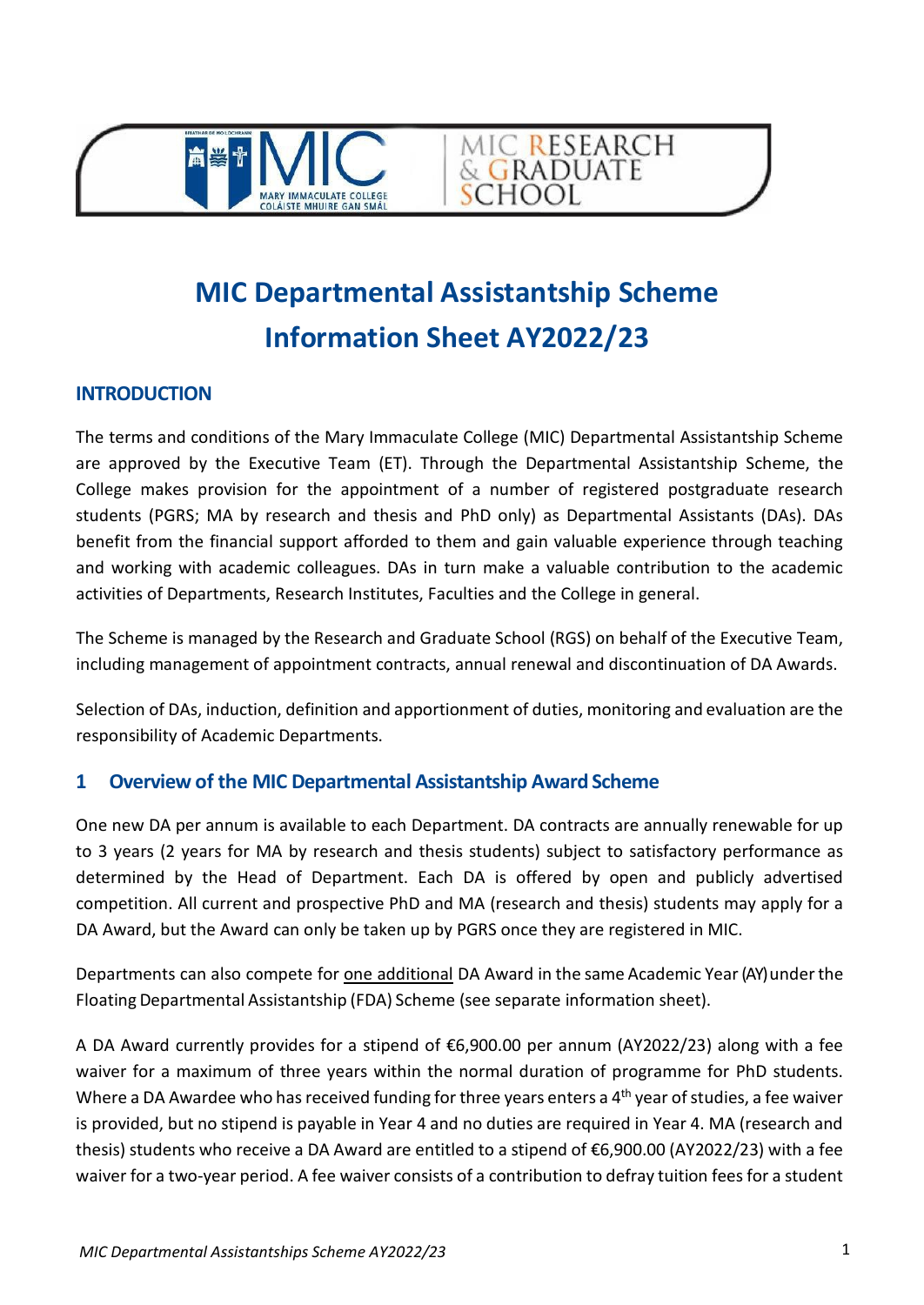for the normal duration of their programme (4 years for a PhD student; 2 years for a Research Masters student). Students outside of the normal duration of their programme may not avail of a DA.

The amount of a fee waiver is at the discretion of MIC and it is not guaranteed that a fee waiver will defray the full fees in the case of all programmes. Stipend instalments are normally paid monthly beginning in September and ending in May (9 instalments per academic year).

DAs are required to provide up to a maximum of 120 hours of assistance to their home Department across the academic year or an average of 5 hours per week per semester. DAs may not exceed 10 hours duties in any given week during thesemester.

In compliance with the Employment (Miscellaneous Provisions) Act, 2018, the allocation of these duties must be recorded by the Head of Department on the DA Contract Request Form AY2022/23. This form must be deposited with the RGSO before DA contracts can be processed.

# **2 Departmental Assistant Roles and Responsibilities**

DAs may be required to provide:

- Tutoring on timetabled tutorialsessions
- Preparation fortutoring/seminars/workshops
- Assistance with tutorial/lecture/seminar/workshopactivities
- Recording of lecture/seminar/workshop attendance
- Supplementary lecture, seminar and workshop activities
- Field work supervision and assistance with activities
- Research assistance
- Attendance at training sessions organised by the Research and Graduate School (RGS) and the Learning Enhancement and Academic Development Centre (LEAD).

Examples of work that DAs may not be required to provide include:

- Curriculum design and review
- Selection of teaching styles and modes of delivery
- Any involvement in examinations
- Creation of unapproved teaching materials
- Covering / substituting for academic and professionalstaff
- Covering / substituting for academic office hours
- Supervision and/or management of DAs

DAs are required to work under the close and monitored supervision of the Head, and are not expected to have full responsibility for management, administration and / or control of any assigned task. Heads must maintain a record all duties conducted by DAs on a week to week basis and make these available to the College on request.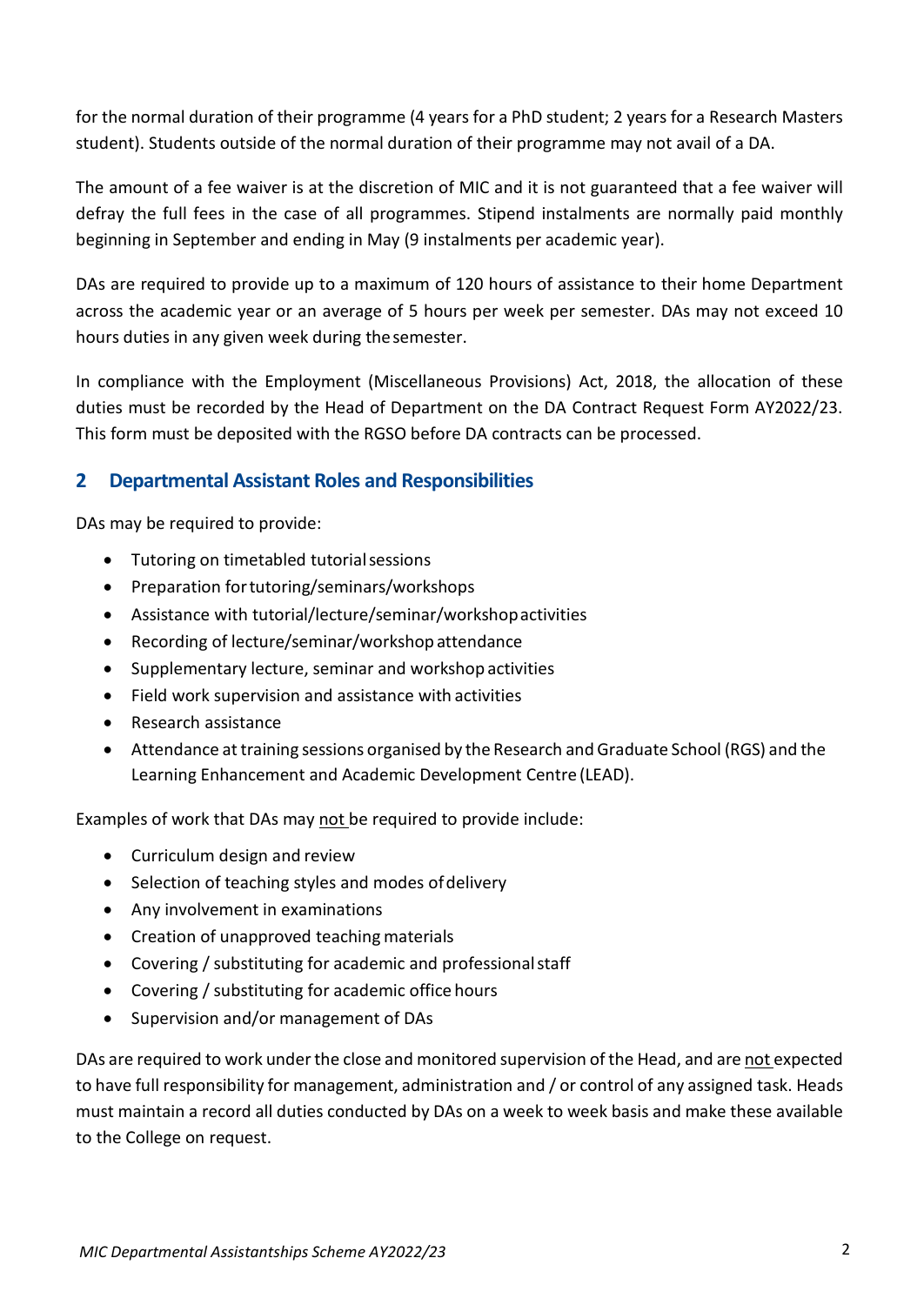#### **3 Selection and Recommendations for Departmental Assistants**

Through its Postgraduate Awards Committee (PAC), each department will select DAs annually. Minimally, each PAC will be composed of the Head and two other members of the department. All offers must be approved by ET via the RGS.

The receipt of recommendations is normally required by the RGS by the deadline for the last ET meeting of the Academic Year.

#### **4 Call forApplications**

The Head seeks the widest field of applicants through promotion and advertising in the print and electronic media inside and / or outside MIC, in consultation with Strategic Communications & Marketing (SCM).

#### **5 Application**

Applicants make an application in writing directly to the Head of Department.

#### **6 Offerof an MICDepartmentalAssistantshipAward**

Following ET approval, Heads may notify the successful and unsuccessful applicants.

Before August  $31<sup>st</sup>$ , the RGS will notify Student Academic Affairs (SAA), Information and Communication Technology (ICT), LEAD, and the Finance Office of the list of approved DAs for the next academic year.

The duration of each DA Award is for one academic year with the possibility that it may be renewed subject to satisfactory academic progress and satisfactory performance, as determined through the MIC Annual Research Student Progression and DA Annual Review processes.

#### **7 MIC Departmental Assistantship Award Contract**

The DA contract includes information on all of the Terms and Conditions. Each awardee must provide bank account and relevant tax certificate details before a payment cycle can be activated by the Finance Office.

Only MIC PGRS who have been accepted onto the MIC Postgraduate register and completed the registration process may benefit from these awards.

# **8 Discontinuation of a DAContract**

In addition to unsatisfactory academic progress, a DA contract may be discontinued where any one of the following circumstances arise:

1. The DA decides to withdraw from their programme in consultation with their Research Supervisor.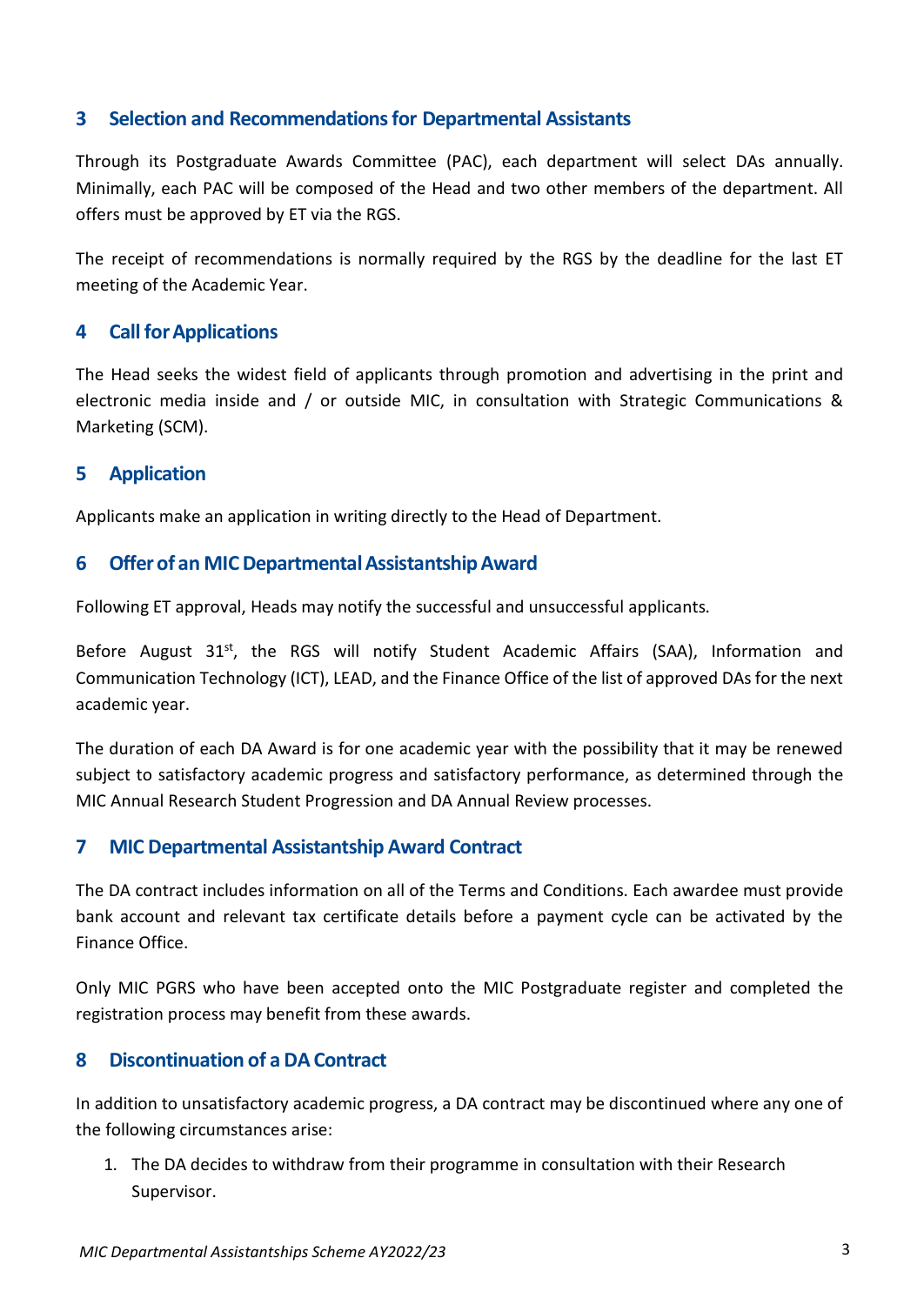- On submission of the PGR Exit Form via the RGS, the Postgraduate Research Subcommittee (PRSC) notifies the Dean of Faculty, Head of Department, SAA and the Finance Office, and payment is ceased. The Awardee remains responsible for repayment of any outstandingfees.
- 2. The DA completes and graduates from their programme.
- 3. The Head / Dean of Faculty / Graduate School Director, in consultation with Vice President Research, requests the discontinuation of the DAAward.
	- Discontinuation of a DA Award Contract must be dealt with in accordance with prevailing [MIC Policies and Procedures for dealing with disciplinaryissues.](http://www.mic.ul.ie/adminservices/policies/Documents/DisciplinaryPolicyAcademicStaff.pdf)

#### **9 Annual Leave**

Requests for annual leave must be dealt with in accordance with prevailing MIC Policies and Procedures for Annual Leave. Annual leave requests must be approved by Heads of Department.

#### **10 Leave of Absence**

Requests for Leave of Absence must be dealt with in accordance with prevailing MIC Policies and Procedures for Leave of Absence. Leave of Absence requests must be supported by the Supervisor and Head of Department and require approval from the Postgraduate Research Sub-Committee and Student Status committee.

#### **11 Publishing and Dissemination of Research**

It is required all publications or disseminations of research on the thesis topic must acknowledge the financial support of MIC.

# **12 Support Services for Departmental Assistants**

In accordance with the RGS's commitment to the professional development of DAs, the following support mechanisms are made available:

- The RGS is committed to supporting postgraduate researchers to develop the skills they need to progress with their research and to plan for the next stage in their careers, whether in academia or elsewhere. Transferable Research Skills Seminars cover topics such as research skills development; career management; research ethics and integrity; communication skills; personal effectiveness; project management and applying for funding. In addition, regular seminars on Thesis Examination and 'Surviving the Viva' encourage students to plan and prepare for degree completion.
- The relevant Department provides induction on how to perform and develop as DAs
- The Head provides written details of the tasks to be undertaken before work commences and ensures that DAs fully and comprehensively understand their role and responsibilities. This must include a reasonable written estimate of the number of hours expected ofthe DAs on each task, and the distribution of hours across each semester and the academicyear.